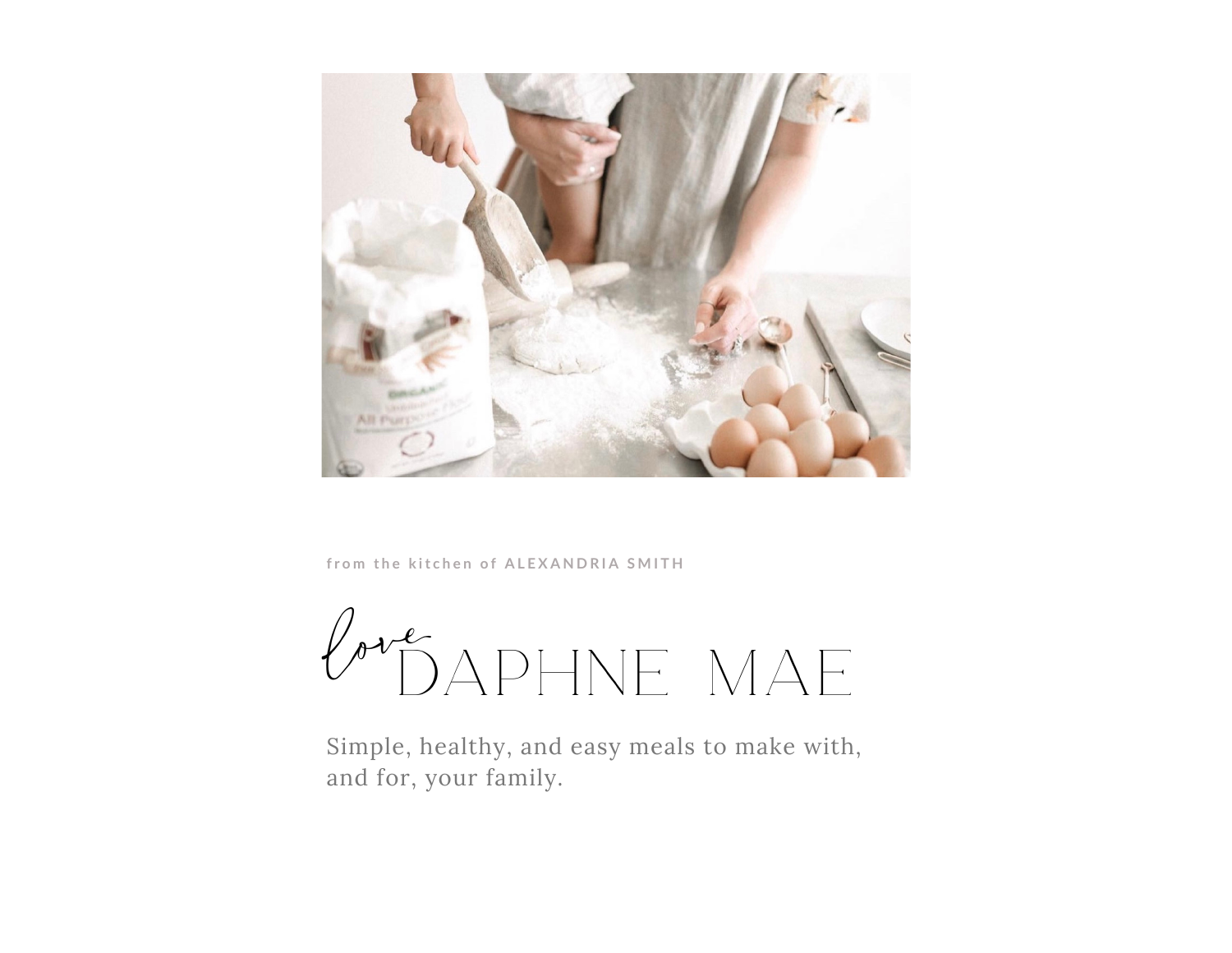

#### **INTRODUCTION**

These meals are meant to be made together with your children over laughter and chatter. Connecting while chopping, music playing, babies in slings and little feet perched upon stools.

They are healthy and hearty, comforting and easy. Recipes that can be personalized, tailored to suite your family's tastes, and added to your rotation for <sup>a</sup> quick, wholesome meal your kids will not just remember the taste of, they will remember the sweet feelings associated with making it and eating it, together.

enjoy, Alex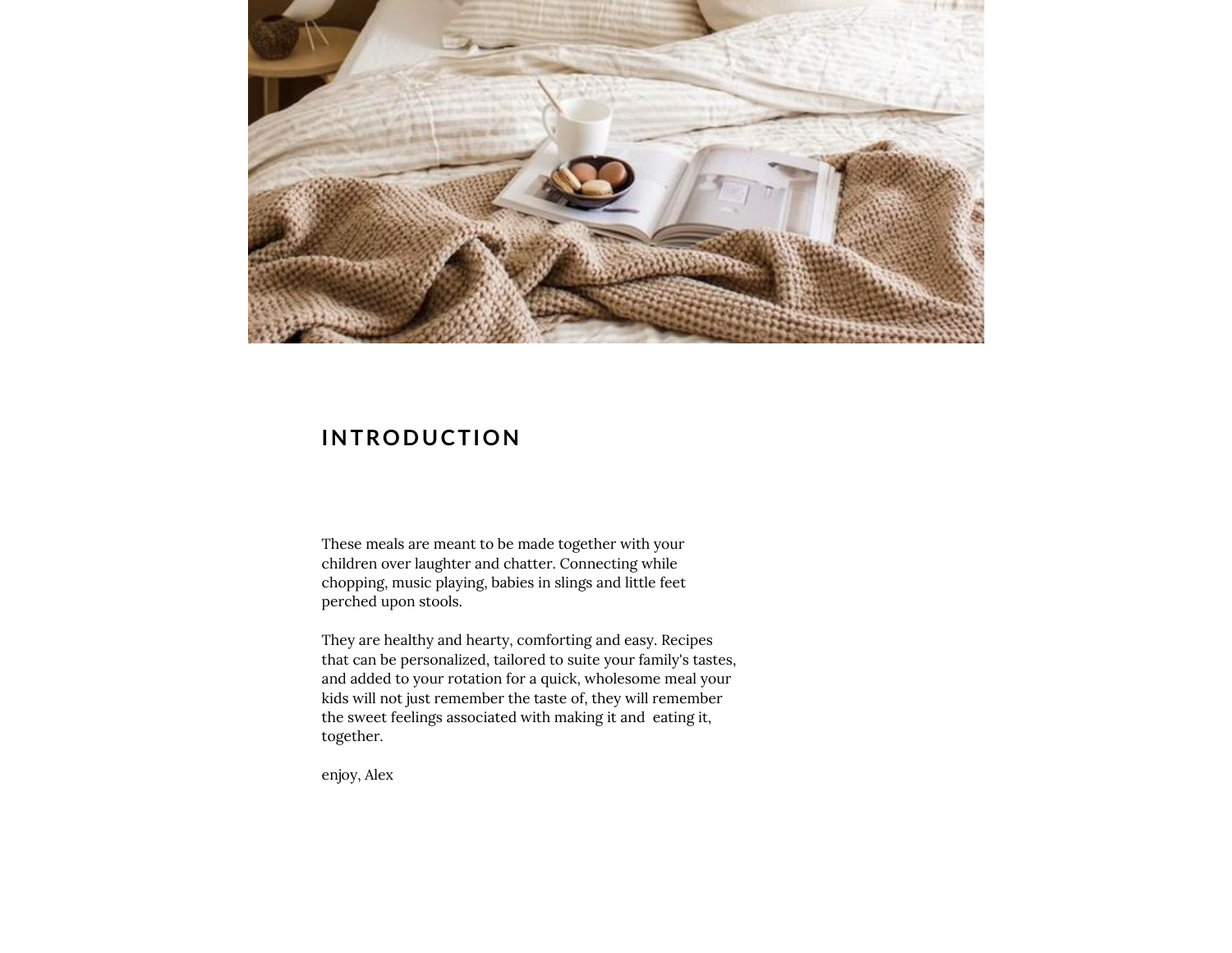# White bean and kale soup with brocolli pesto

#### garlic onion ¾ bag shredded carrots 2 zucchinis 4 celery stalks 2 cans white beans, drained and rinsed 2 cans petite diced tomatoes garlic salt and pepper 2 cartons chicken or veggie stock 1 bunch kale <sup>1</sup> bag broccoli florets handful of basil small piece of pecorino romano (it's a sheep's milk cheese for those sensitive to dairy!) 2 lemons sourdough bread (always best from a local bakery if you can swing it!)

Cook down your garlic and diced onion and add about ¾ of the bag of shredded carrots, chopped zucchini, and about 4 chopped celery stalks. Add drained beans, and tomatoes with juice. Season liberally with garlic salt and pepper, and add stock. Then add the leafy par<sup>t</sup> of the kale and bring to <sup>a</sup> boil. Boil for <sup>a</sup> few minutes then add lid, reduce heat and simmer for an hour or so.

As that cooks, make the broccoli pesto. Add steamed florets (I just steam in the microwave), into a food processor with the basil, pecorino (break into chunks), two cloves of garlic, juice of two lemons, salt and pepper. Mix in food processor and drizzle olive oil as you do. Once incorporated, place in two glass jars, one for the fridge, and once for the freezer.

To serve, ladle in your soup, and plop <sup>a</sup> big dollop of broccoli pesto on top to be mixed into the soup. Always alongside <sup>a</sup> crusty piece of sourdough slathered in butter!

#### FOR LITTLE HANDS

Kids can help dump cans of beans and tomatoes into the soup and can also chop celery and remove kale from the stems.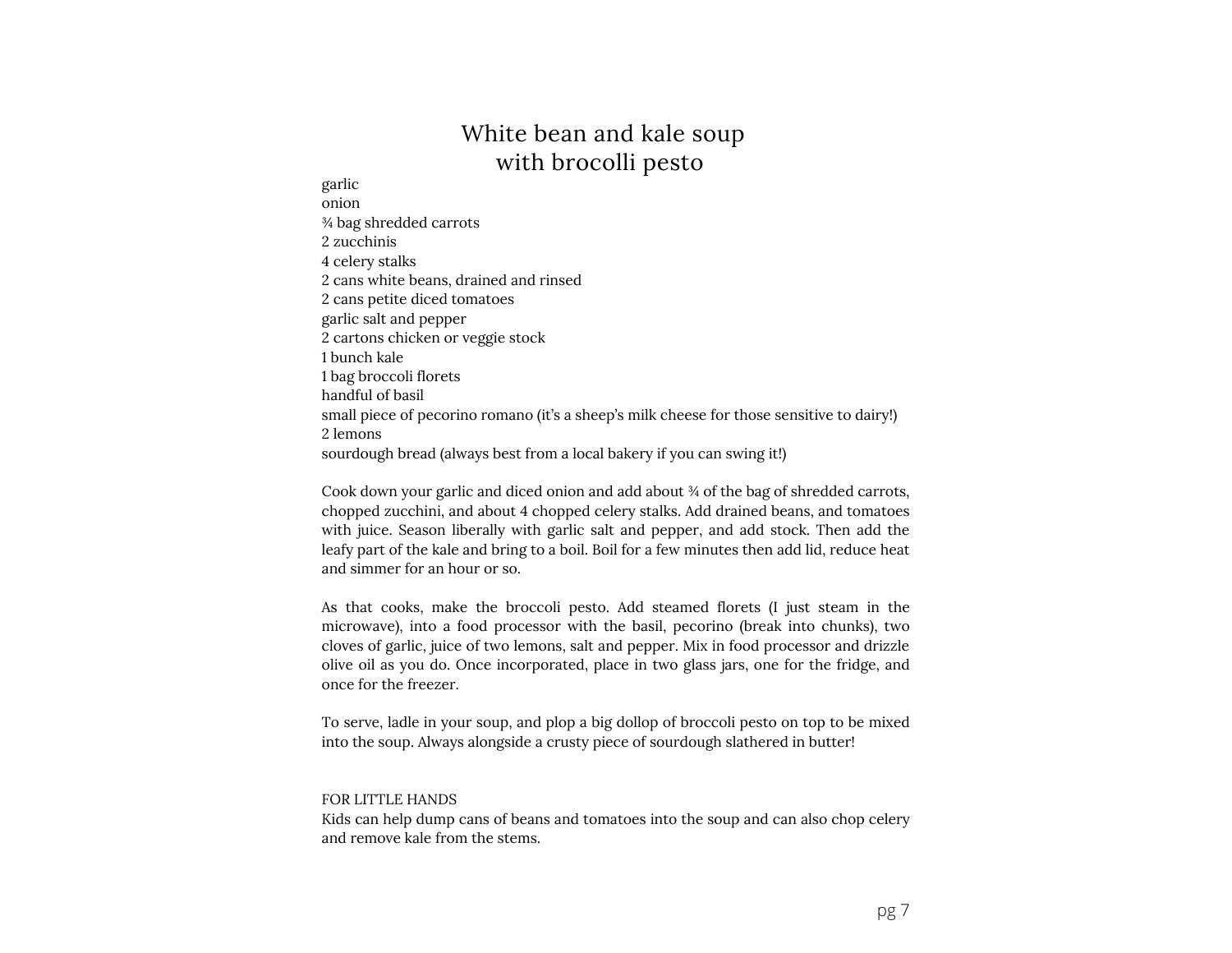# One pan sausage and vegetable bake

chicken sausage (I love the Sabatino's Basil and Cracked Black Pepper Chicken Sausage from Costco, but any Italian style sausage will work!) French green beans red potatoes, purple potatoes, or creamy yellow potatoes, or all three (either way, just get the really tiny ones to avoid chopping) garlic rice wine vinegar cilantro

Chop sausage into small pieces, green beans into thirds, and potatoes in half if necessary. Leave garlic in cloves and place everything on <sup>a</sup> baking sheet. Drizzle with olive oil, salt and pepper, and bake at 400 for about 30ʴ40 mins until potatoes are tender, and sausage is caramelized. When it comes out, drizzle with rice wine vinegar and chopped cilantro.

FOR LITTLE HANDS Kids can help chop sausage and green beans.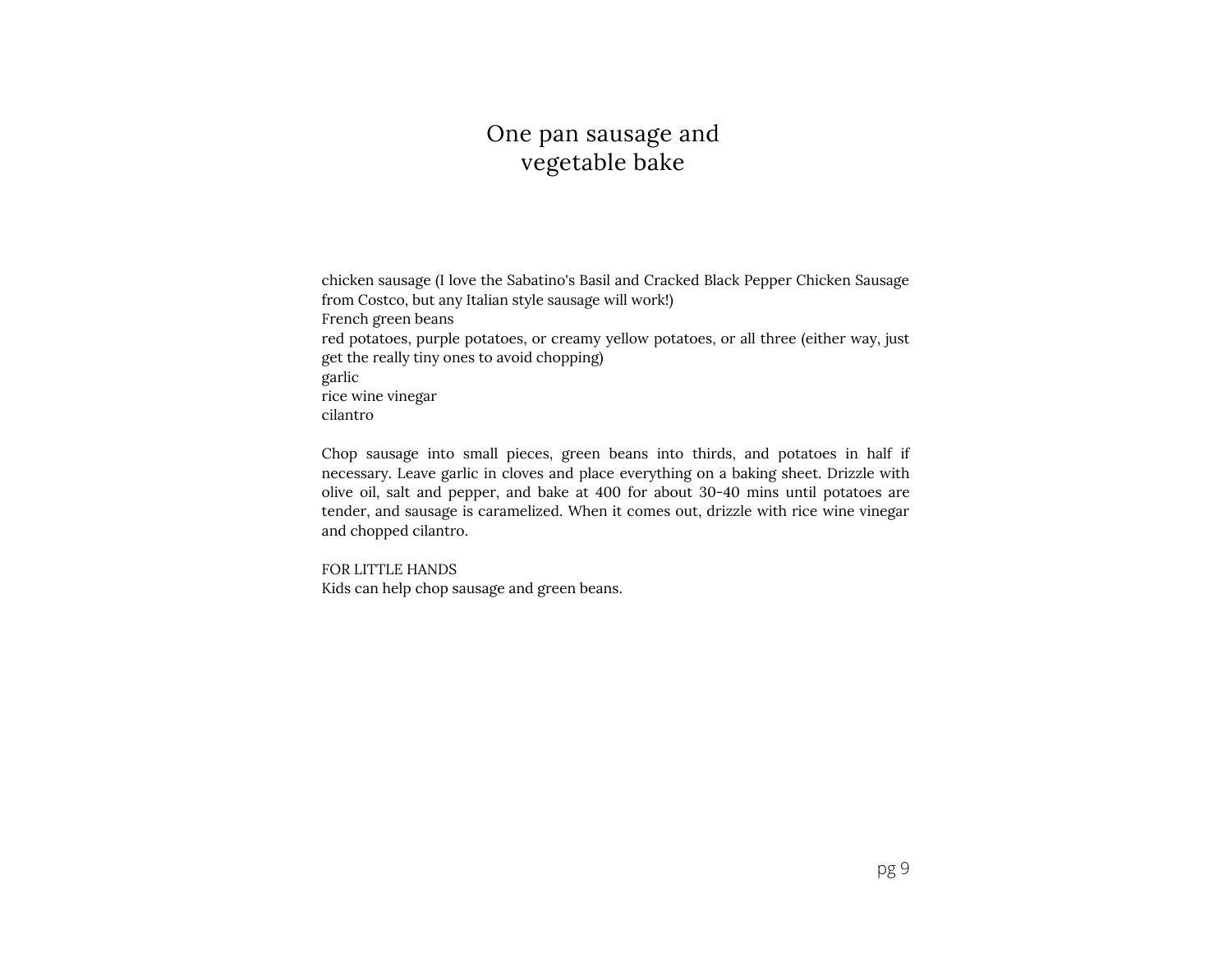# Maple Dijon roasted chicken and root vegetables

2 boneless, skinless chicken breasts 2 sweet potatoes 1 leek 1 red onion brussel sprouts maple syrup Dijon mustard fresh thyme bread, of your choice

In the morning, marinate diced chicken breast, cubed sweet potato, chopped leek, onion, and brussel sprouts in mixture of <sup>2</sup> parts maple syrup and <sup>1</sup> par<sup>t</sup> Dijon mustard. Add <sup>a</sup> hefty amount of fresh thyme, salt and pepper. (Note: thyme can adversely affect <sup>a</sup> breastfeeding mothers milk supply, just FYI!) Marinate for most of the day and throw it all on <sup>a</sup> baking sheet and bake at 400 for about 30 minutes until the chicken is 165 degrees and potatoes are tender. Serve with bread.

FOR LITTLE HANDS Kids can chop veggies.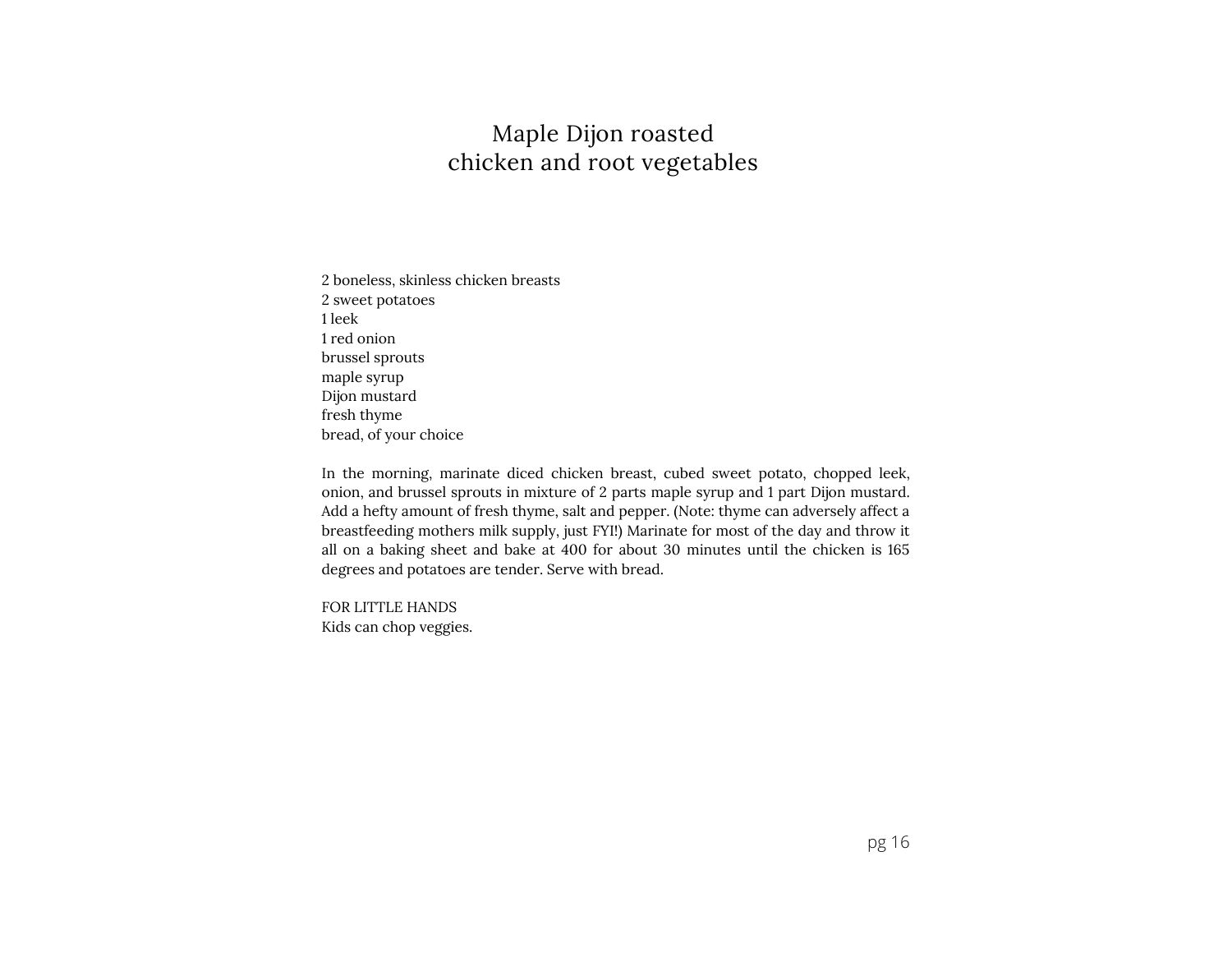## Grilled veggie sandwiches

zucchini red bell pepper red onion mayo garlic thyme chives basil sourdough bread ham deli meat shredded mozzarella pecorino or parmesan Sliced fruit of your choice

Roast long ways sliced zucchini, red pepper, and sliced red onion with olive oil, salt and pepper. Mix mayo with garlic and finely chopped herbs. To build the sandwiches, spread bread with mayo, add veggies, and top with shredded cheese. I use the good ol' foreman grill but <sup>a</sup> panini press or just <sup>a</sup> skillet will do the trick of toasting the bread and melting the cheese!

Serve with sliced oranges.

FOR LITTLE HANDS Kids can chop veggies, oranges and help build sandwiches.